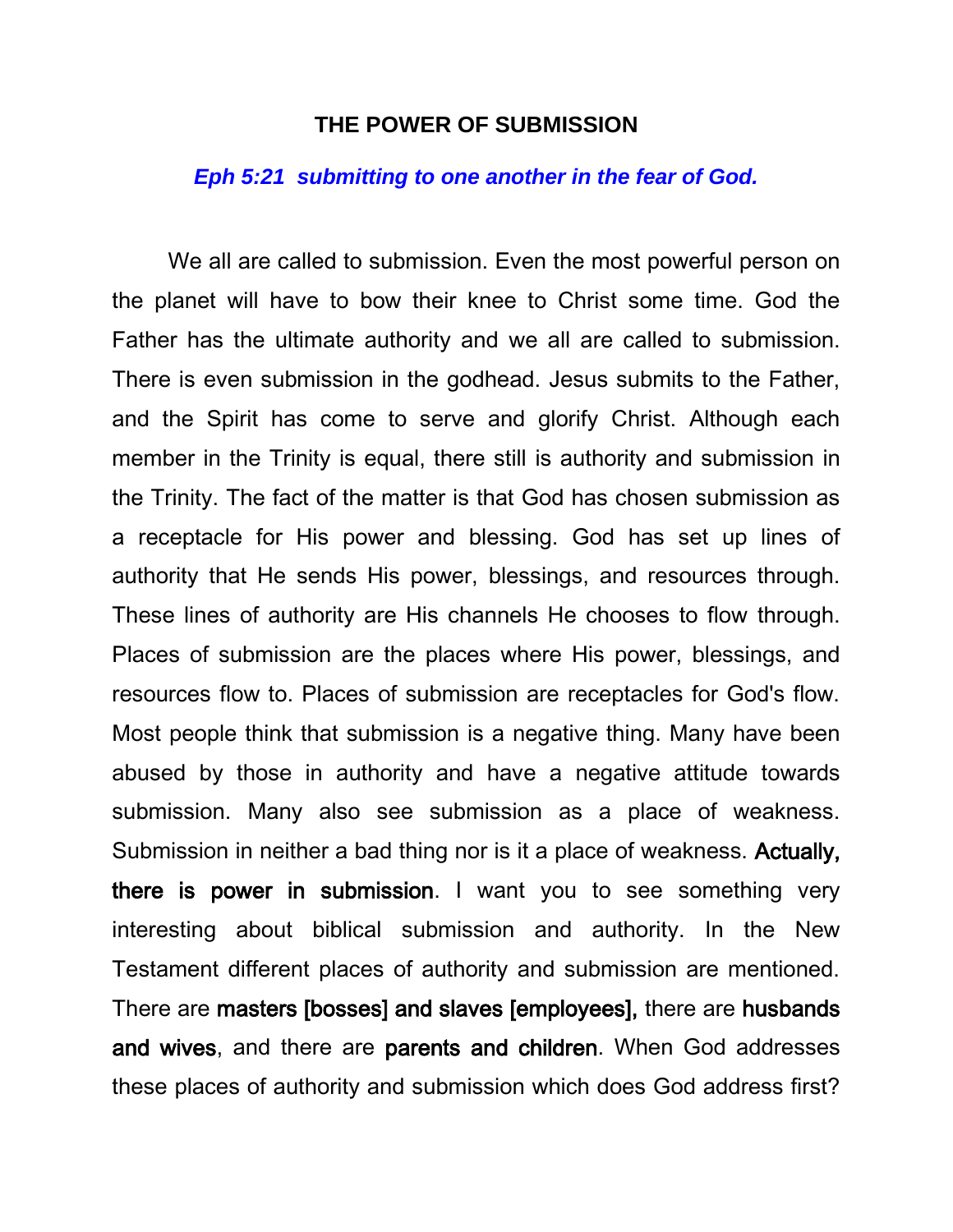Most would say that God addresses those in authority and then those under authority. However, this is not the case. In every instance God addresses the place of submission first. Let's see this:

- Eph 6:5 Bondservants, be obedient to those who are your masters according to the flesh, with fear and trembling, in sincerity of heart, as to Christ;
- Eph 6:6 not with eyeservice, as men-pleasers, but as bondservants of Christ, doing the will of God from the heart,
- Eph 6:7 with goodwill doing service, as to the Lord, and not to men,
- Eph 6:8 knowing that whatever good anyone does, he will receive the same from the Lord, whether *he is* a slave or free.
- Eph 6:9 And you, masters, do the same things to them, giving up threatening, knowing that your own Master also is in heaven, and there is no partiality with Him.
- Col 3:22 Bondservants, obey in all things your masters according to the flesh, not with eyeservice, as men-pleasers, but in sincerity of heart, fearing God.
- Col 3:23 And whatever you do, do it heartily, as to the Lord and not to men,
- Col 3:24 knowing that from the Lord you will receive the reward of the inheritance; for you serve the Lord Christ.
- Col 3:25 But he who does wrong will be repaid for what he has done, and there is no partiality.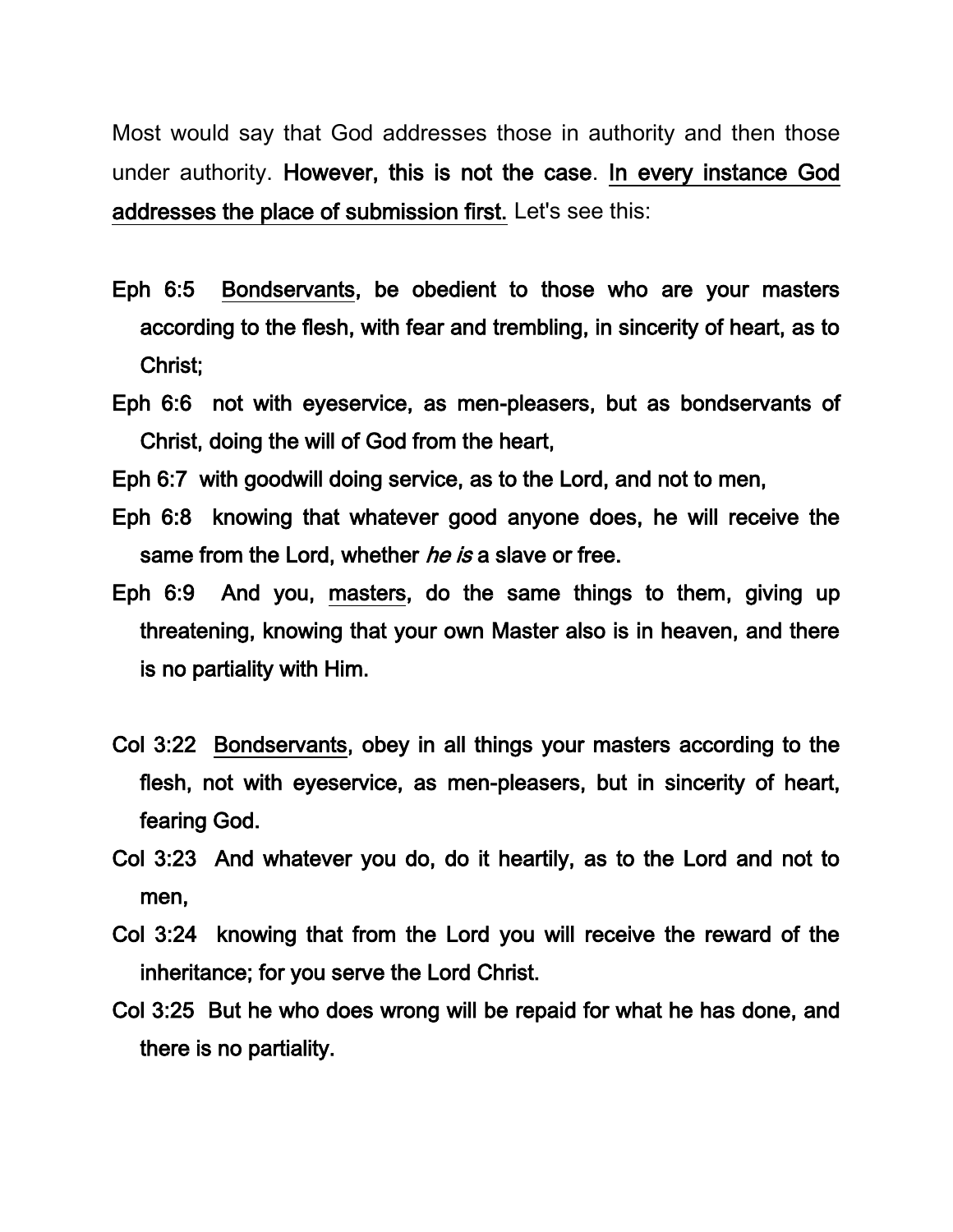- Col 4:1 Masters, give your bondservants what is just and fair, knowing that you also have a Master in heaven.
- 1Ti 6:1 Let as many bondservants as are under the yoke count their own masters worthy of all honor, so that the name of God and *His* doctrine may not be blasphemed.
- 1Ti 6:2 And those who have believing masters, let them not despise *them* because they are brethren, but rather serve *them* because those who are benefited are believers and beloved. Teach and exhort these things.

Eph 5:22 Wives, submit to your own husbands, as to the Lord.

- Eph 5:23 For the husband is head of the wife, as also Christ is head of the church; and He is the Savior of the body.
- Eph 5:24 Therefore, just as the church is subject to Christ, so *let* the wives be to their own husbands in everything.
- Eph 5:25 Husbands, love your wives, just as Christ also loved the church and gave Himself for her,
- Col 3:18 Wives, submit to your own husbands, as is fitting in the Lord.
- Col 3:19 Husbands, love your wives and do not be bitter toward them.
- 1Pe 3:1 Wives, likewise, *be* submissive to your own husbands, that even if some do not obey the word, they, without a word, may be won by the conduct of their wives,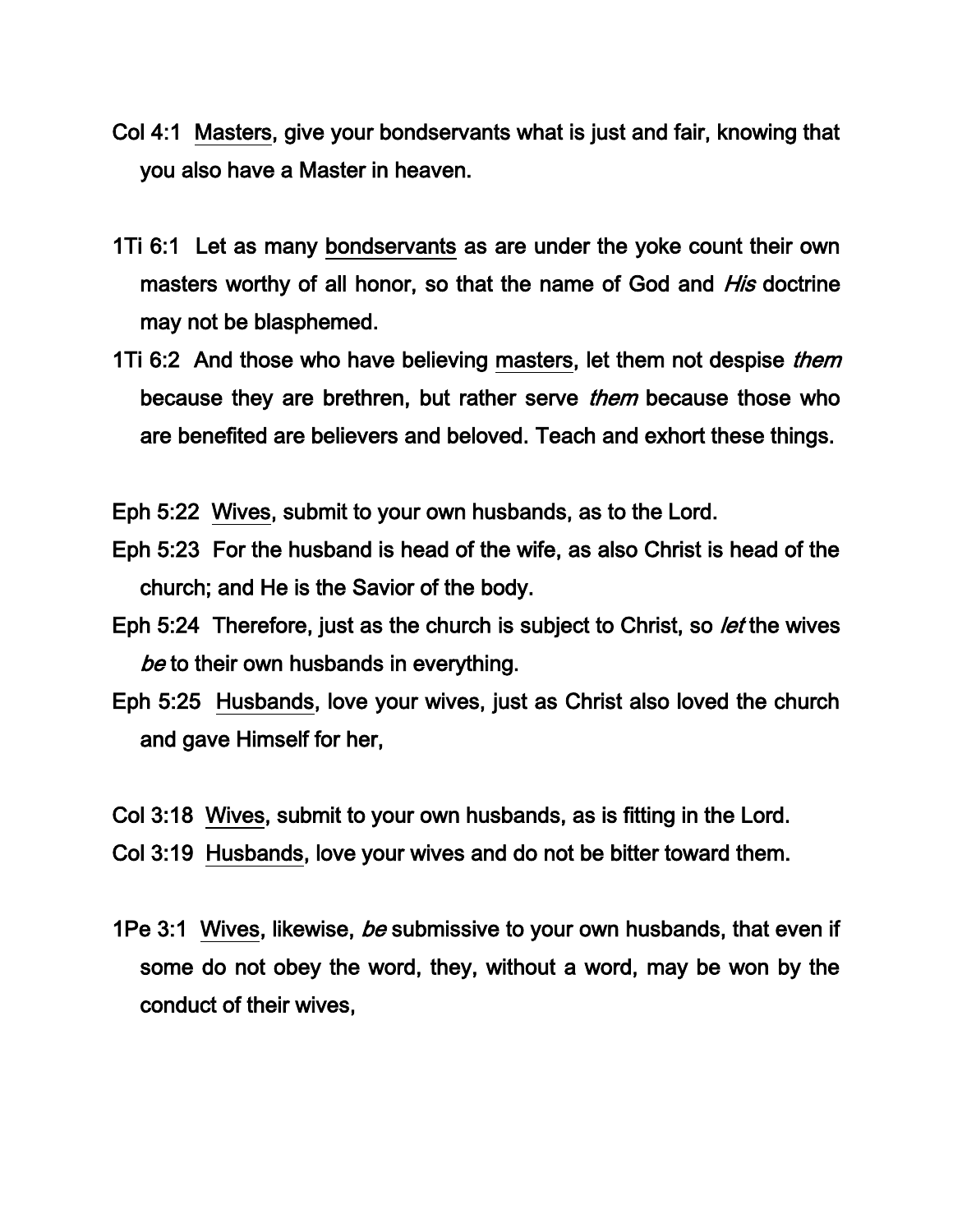1Pe 3:7 Husbands, likewise, dwell with *them* with understanding, giving honor to the wife, as to the weaker vessel, and as *being* heirs together of the grace of life, that your prayers may not be hindered.

Eph 6:1 Children, obey your parents in the Lord, for this is right.

- Eph 6:2 "HONOR YOUR FATHER AND MOTHER," which is the first commandment with promise:
- Eph 6:3 "THAT IT MAY BE WELL WITH YOU AND YOU MAY LIVE LONG ON THE EARTH."
- Eph 6:4 And you, fathers, do not provoke your children to wrath, but bring them up in the training and admonition of the Lord.
- Col 3:20 Children, obey your parents in all things, for this is well pleasing to the Lord.
- Col 3:21 Fathers, do not provoke your children, lest they become discouraged.

In each of these passages God always addresses the person in submission first. You would think God would start with those in authority first and then those in submission. Why does God start invariably with those in submission? It is important to know that all authority comes from God and God has control over His authority. He gives it when and where He chooses and He can take it back. Although God has control over His authority, God does not have control over our submission. Submission comes from us. God has allowed us the choice to submit or not. God has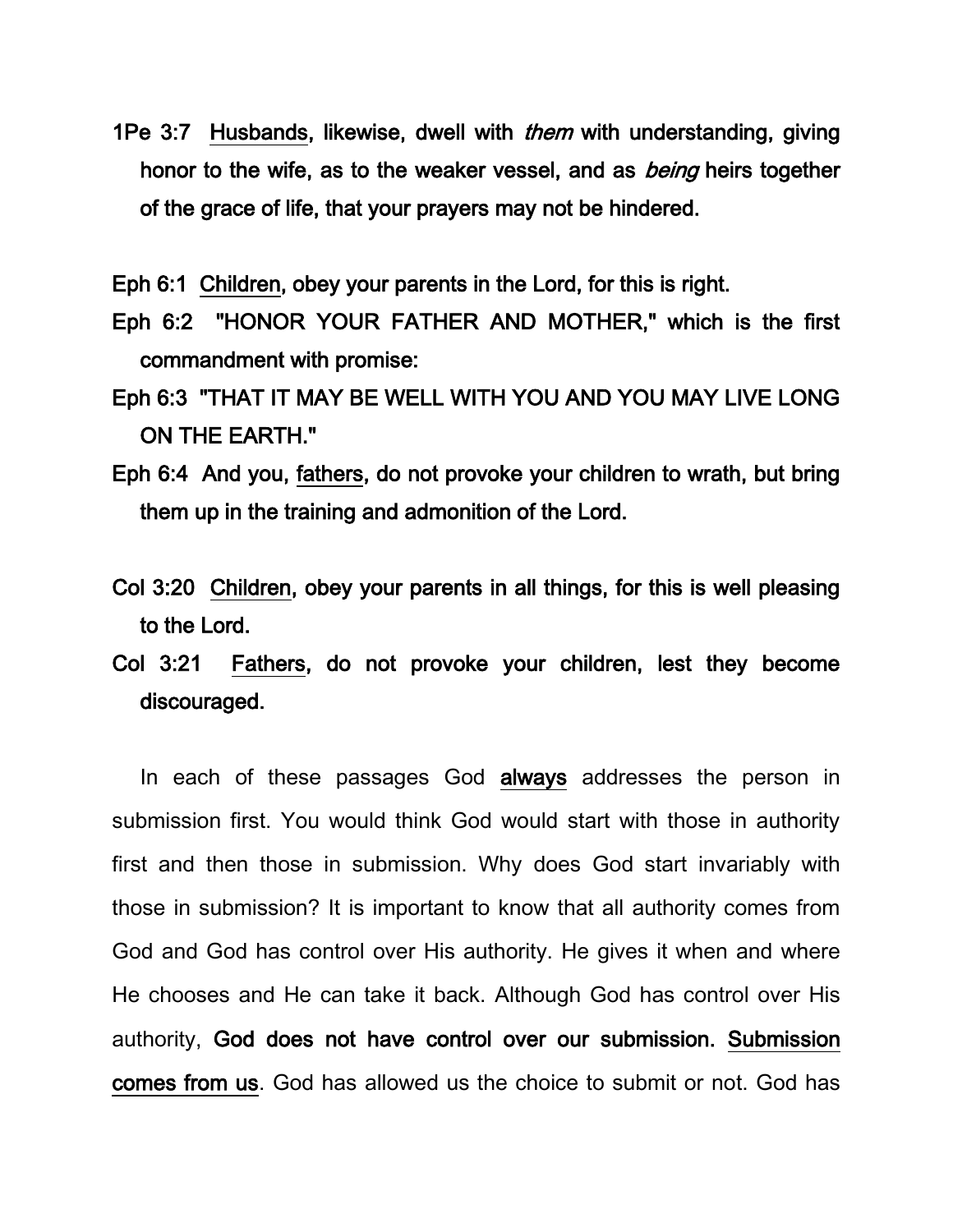chosen to use submission to be His receptacle for His power, blessing, and resources that He sends through the channels of authority. He needs it before His flow can come down to us. The word submission is from the Greek word hupotasso. This word means to be arranged under. Submission is connected with the word humility. The word humility in the Greek means low lying. Just as low ground will always collect water because water will always seek the lowest place to fill up first, so it is with the flow of God's power, blessings, and resources. It will be drawn to the lowest place and fill it up. When we submit to God and to those He has given authority over us then the flow of God will come to fill us! Again, God has control over His authority. If someone abuses the authority God can remove them. However, if we fail to submit, God will not make us submit. God has ordained submission and authority to work together. It is important to note that those in submission have the control over the flow that comes through authority! If someone refuses to submit to the authority over them they are operating in pride and are refusing to humble themselves. Since they lift themselves up in pride the flow of God is cut off. There is no place for the flow to go just like when there is no low ground for water! There is no longer a receptacle for the flow to fill up. However, if someone will humble themselves and submit even to those who they do not agree with or are not making the right decisions then it will cause a demand upon the flow of God. If someone will humble themselves and submit it will create pressure on the place of authority so the flow can get to them! There can